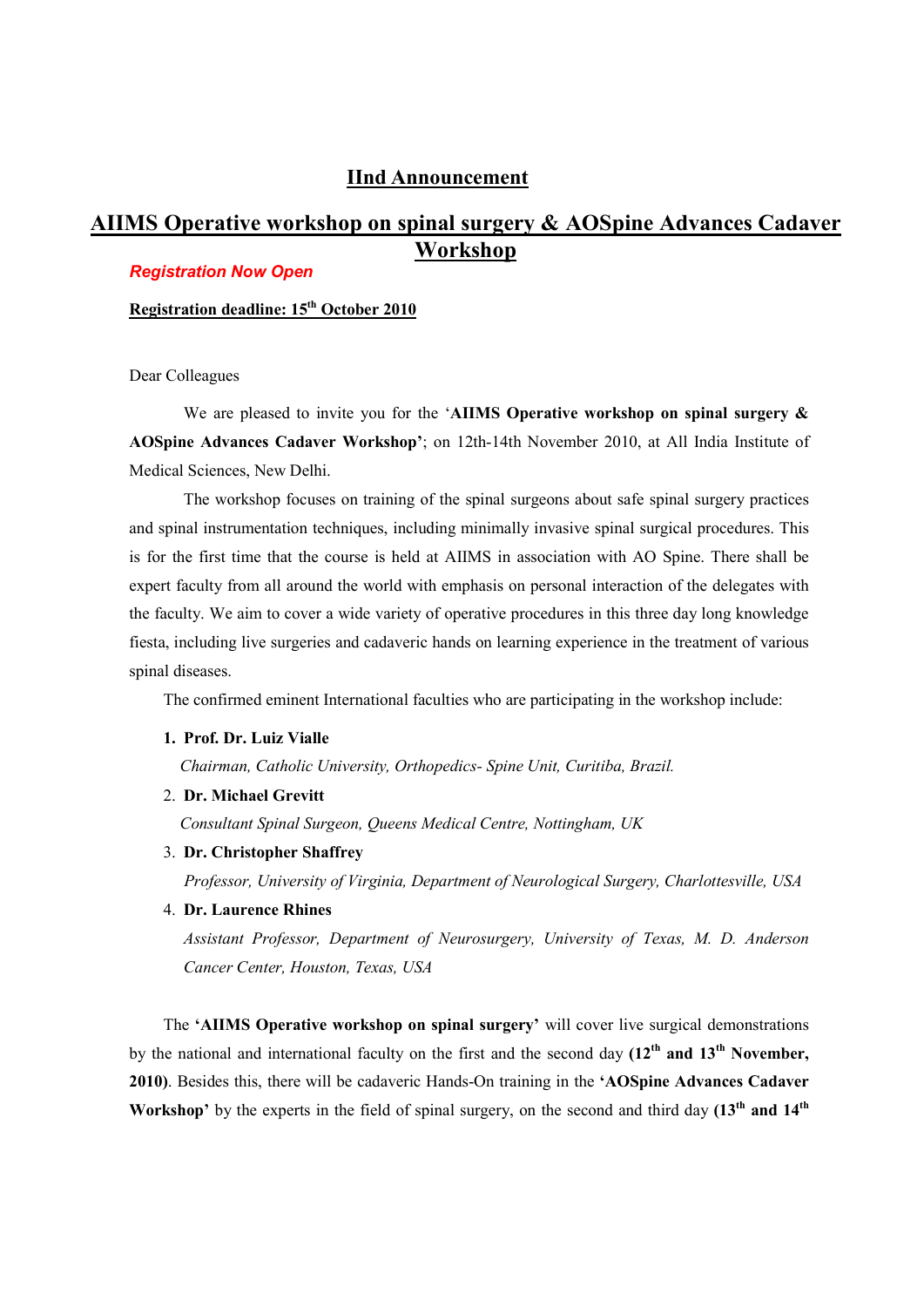**November 2010)**. Live surgery demonstrations will cover topics in spinal surgery such as- Craniovertebral junction, trauma, scoliosis, degenerative conditions and tumors. Morning sessions will feature preoperative case discussions by world experts discussing their specialty with the participants, exploring management strategies in operative complications. Cadaveric Hands On workshop is an **'AOSpine Advances Cadaver Workshop';** and will cover all the above- mentioned areas in spinal surgery, during which the delegates will get a chance to practice the operative procedures on cadavers and to interact with the world renowned experts in the field.

 The participants for the **'AIIMS Operative workshop on spinal surgery' and 'AOSpine Advances Cadaver Workshop'** will be accepted on first come, first served basis.

- Total number of participants for **'AIIMS Operative workshop on spinal surgery'** 250
- Total number of participants for **'AOSpine Advances Cadaver Workshop'** 30

 **Those who are interested in the 'AOSpine Advances Cadaver Workshop', and do not get confirmation can take part in the course by participating in the Live audio-visual transmission of the 'AOSpine Advances Cadaver Workshop' proceedings. However, the registration in the Live surgery is mandatory for them.** 

## **Registration deadline: 15th October 2010**

 Accepted participants will receive a confirmation from the organizing secretary. Final confirmation of participation will be sent only after receiving the full payment.

• For **'AOSpine Advances Cadaver Workshop'-** Contact- Mohua Das, Project Manager, AOSpine, India, New Delhi, ph- 9971600828, Email- **mdas@aospine.org**

• For **'AOSpine Advances Cadaver Workshop'-** Please send a DD/banker's cheque of **Rs 2,000/-** in favour of " **AIIMS Annual Spine Workshop** " payable at Delhi and to be sent to:-

### **Dr Sumit Sinha, Organizing Secretary**

#### **Asstt Prof, Deptt of Neurosurgery,**

All India Institute of Medical Sciences and Associated JPNA Trauma Center,

New Delhi, India

R. No-307, JPNA Trauma Center, Raj Nagar, New Delhi, India.

Ph. No- +91-9868398244